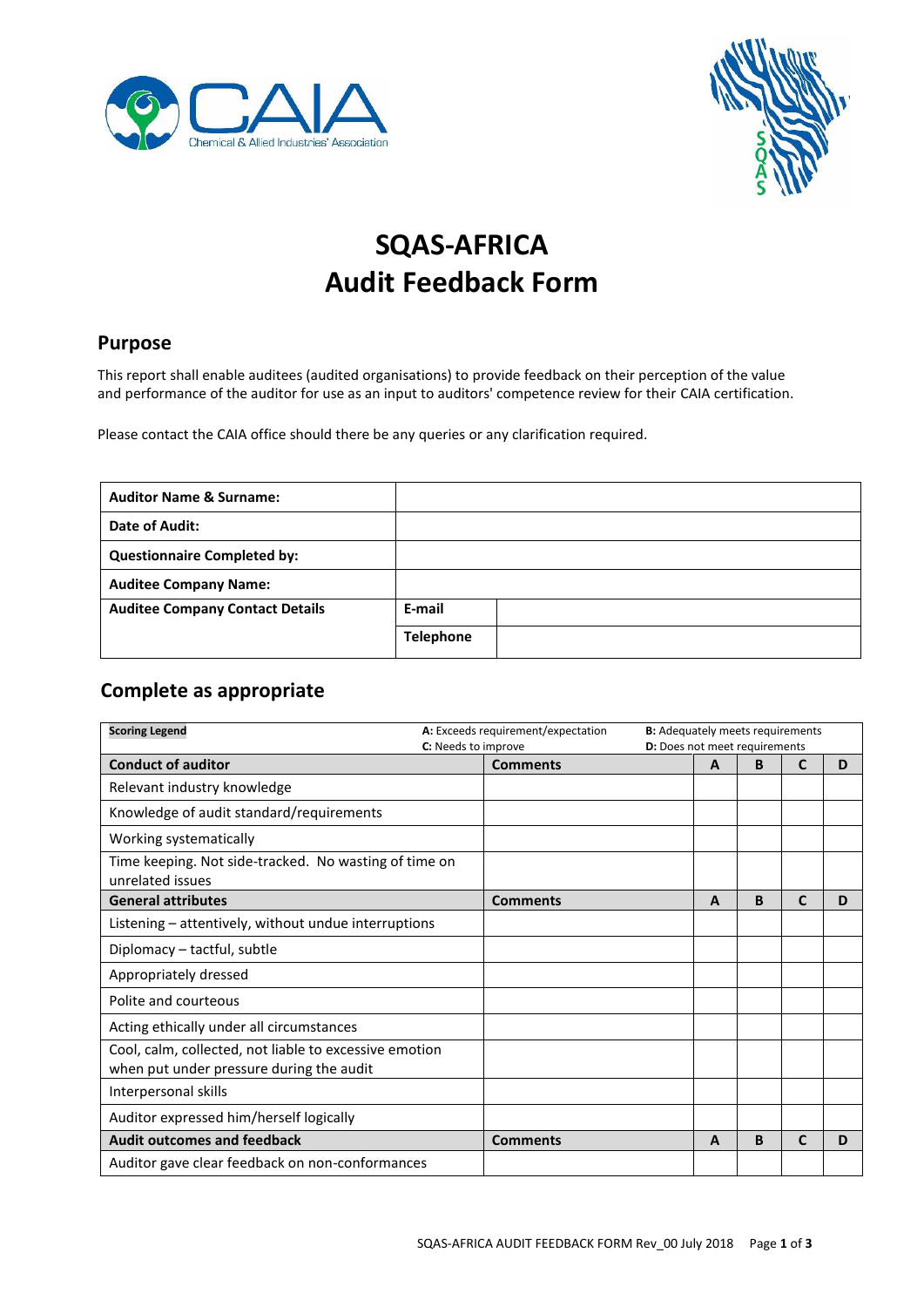



### **SQAS-AFRICA Audit Feedback Form**

| Auditor made sound judgement based on evidence                                |                 |                |                |                |   |
|-------------------------------------------------------------------------------|-----------------|----------------|----------------|----------------|---|
| Interpretation of results                                                     |                 |                |                |                |   |
| Clear explanations of non-conformances                                        |                 |                |                |                |   |
| The audit objectives were achieved                                            |                 |                |                |                |   |
| The auditor adequately handled queries (if applicable)                        |                 |                |                |                |   |
| <b>Pre-audit notifications</b>                                                | <b>Comments</b> | A              | B              | $\mathbf C$    | D |
| Informed timeously of the audit plan                                          |                 |                |                |                |   |
| Contacted timeously to inform you of expected time of<br>arrival of auditor/s |                 |                |                |                |   |
| Contacted timeously to request pre-audit documentation<br>for review          |                 |                |                |                |   |
| Auditor arrived on time                                                       |                 |                |                |                |   |
| <b>Opening meeting</b>                                                        | <b>Comments</b> | A              | B              | $\mathbf C$    | D |
| The following clearly defined/attended to:                                    | $\overline{a}$  | $\overline{a}$ | $\overline{a}$ | $\overline{a}$ |   |
| Introductions<br>$\bullet$                                                    |                 |                |                |                |   |
| Verification and review of audit plan<br>$\bullet$                            |                 |                |                |                |   |
| Audit scope & criteria<br>٠                                                   |                 |                |                |                |   |
| Audit objectives and process<br>$\bullet$                                     |                 |                |                |                |   |
| Confidentiality<br>$\bullet$                                                  |                 |                |                |                |   |
| Explanation of the roles of the auditor & auditee<br>$\bullet$                |                 |                |                |                |   |
| <b>Closing meeting</b>                                                        | <b>Comments</b> | A              | B              | $\mathbf{C}$   | D |
| Disclaimer explained (sampling basis of audits)                               |                 |                |                |                |   |
| Clear summary of non-conformances                                             |                 |                |                |                |   |
| Interpretation of results                                                     |                 |                |                |                |   |
| Method of reporting and time period                                           |                 |                |                |                |   |
| Details related to any corrective action and follow up                        |                 |                |                |                |   |
| Complaints/Disputes/Appeals                                                   |                 |                |                |                |   |
| Any questions were adequately answered                                        |                 |                |                |                |   |
| <b>Audit Report</b>                                                           | <b>Comments</b> | A              | B              | $\mathbf{C}$   | D |
| Report submitted timeously                                                    |                 |                |                |                |   |
| Report accurate, reflective of audit outcome                                  |                 |                |                |                |   |
| Any report queries resolved satisfactorily                                    |                 |                |                |                |   |